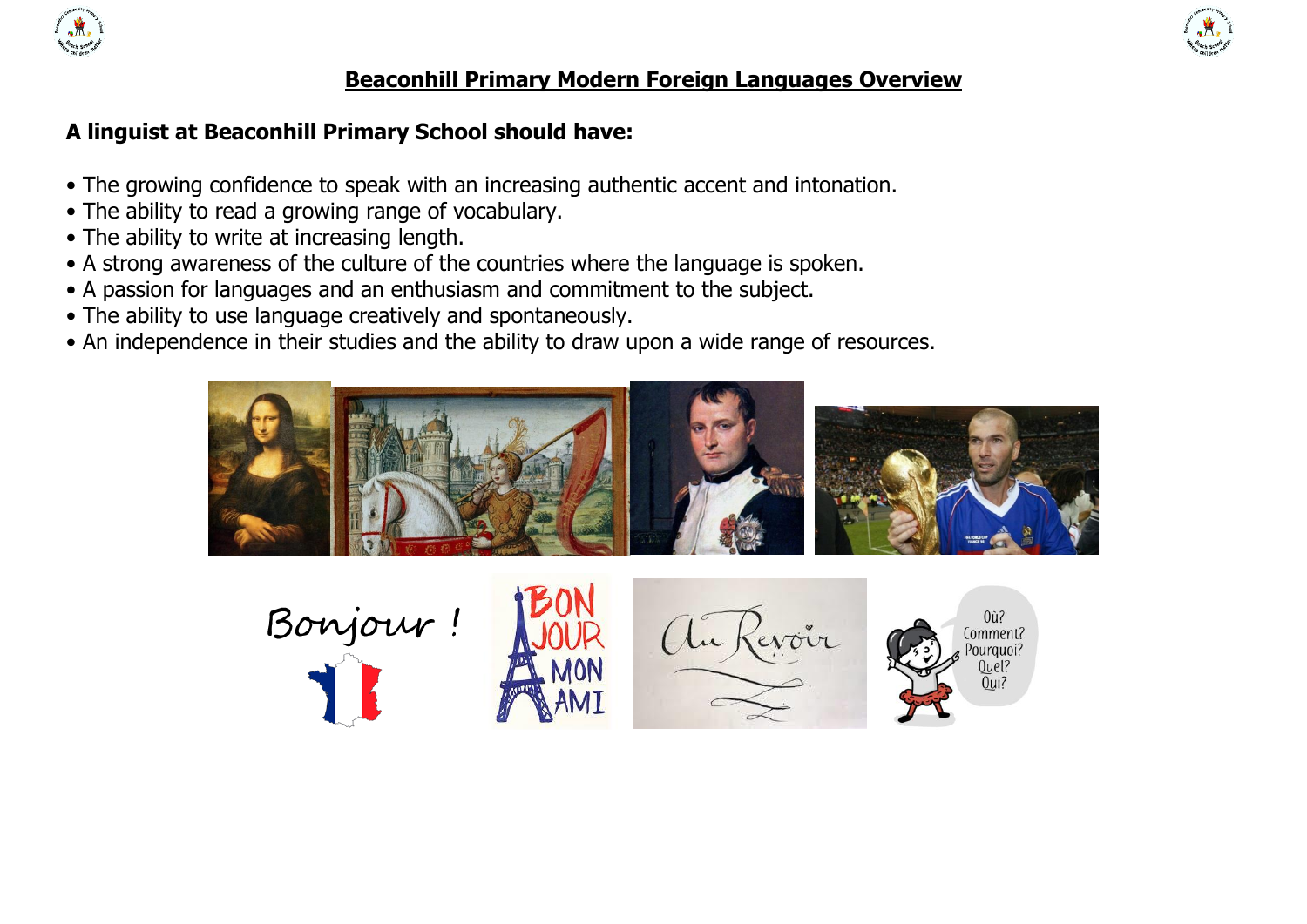



# **Languages Overview**

This curriculum map ensures that skills, knowledge and understanding are developed systematically across a subject.

|                            | <b>Autumn</b>                                                                                                               |                                                                                                                             | <b>Spring</b>                                                                     |                                                                                                                         | <b>Summer</b>                                                                                                                                  |                                                                                                                |
|----------------------------|-----------------------------------------------------------------------------------------------------------------------------|-----------------------------------------------------------------------------------------------------------------------------|-----------------------------------------------------------------------------------|-------------------------------------------------------------------------------------------------------------------------|------------------------------------------------------------------------------------------------------------------------------------------------|----------------------------------------------------------------------------------------------------------------|
| <b>Reception</b><br>Year 1 | Incidental learning - greetings, colours, numbers, commands                                                                 |                                                                                                                             |                                                                                   |                                                                                                                         |                                                                                                                                                |                                                                                                                |
| Year <sub>2</sub>          | <b>Numbers to 10</b><br><b>Greetings</b>                                                                                    | <b>Numbers to 10</b><br><b>Greetings</b>                                                                                    | Greetings, health, names, numbers 1 to 10                                         |                                                                                                                         | <b>Colours, Animals, using c'est</b>                                                                                                           |                                                                                                                |
| Year <sub>3</sub>          | <b>Numbers to 15</b><br><b>Colours</b><br><b>Greetings</b>                                                                  | <b>Numbers to 15</b><br><b>Colours</b><br><b>Greetings</b>                                                                  | <b>Numbers 1 -20, Colours</b><br>re-cap, colours<br>spelling, adjective<br>order. | <b>Adjective agreement,</b><br><b>Ours Brun book</b><br>"L'histoire", mini book<br>creation, patterns,<br>number games. | Self portrait, labelling,<br>adjective agreement,<br>vocabulary acquisition                                                                    | Labelling, gender<br>identification, adjective<br>agreement, Pillar<br>monster.                                |
| Year 4                     | <b>Numbers to 20</b><br><b>Classroom commands</b>                                                                           | <b>Numbers to 20</b><br><b>Classroom commands</b>                                                                           | <b>Revise numbers 1 to</b><br>20, monsters, adjective<br>agreement                | Days of the week,<br>Numbers to 31, food,                                                                               | <b>Months of the year,</b><br>birthdays                                                                                                        | <b>Prepositions, writing</b><br>sentences, fact finding<br>about France.                                       |
| Year 5                     | <b>Classroom Commands</b><br><b>Personal Descriptions</b><br>(je m'appelle, j'ai dix<br>ans etc.)                           | <b>Classroom Commands</b><br><b>Personal Descriptions</b><br>(je m'appelle, j'ai dix<br>ans etc.)                           | <b>Greetings recap, class</b><br>commands, auto-recall<br>of numbers.             | Numbers to 69,<br>classroom items,<br>gender, adjective<br>agreement - colour,                                          | <b>Personal descriptions,</b><br>family members, Nous<br>sommes, il ya,<br>descriptions in 3rd<br>person.                                      | Numbers, birthdays,<br>months                                                                                  |
| Year <sub>6</sub>          | <b>Classroom Commands</b><br><b>Personal Descriptions</b><br>(je suis une fille, j'ai<br>les cheveux , j'ai les<br>yeuxetc) | <b>Classroom Commands</b><br><b>Personal Descriptions</b><br>(je suis une fille, j'ai<br>les cheveux , j'ai les<br>yeuxetc) | Numbers 1 to 69 recap,<br>personal descriptions,<br>family members                | <b>Personal descriptions</b>                                                                                            | <b>Personal descriptions</b><br>(building from work in<br>Year 5), family<br>members, Nous<br>sommes, il ya,<br>descriptions in 3rd<br>person. | <b>Evidencing application</b><br>of gender, adjective<br>agreement and order.<br>Numbers, birthdays,<br>months |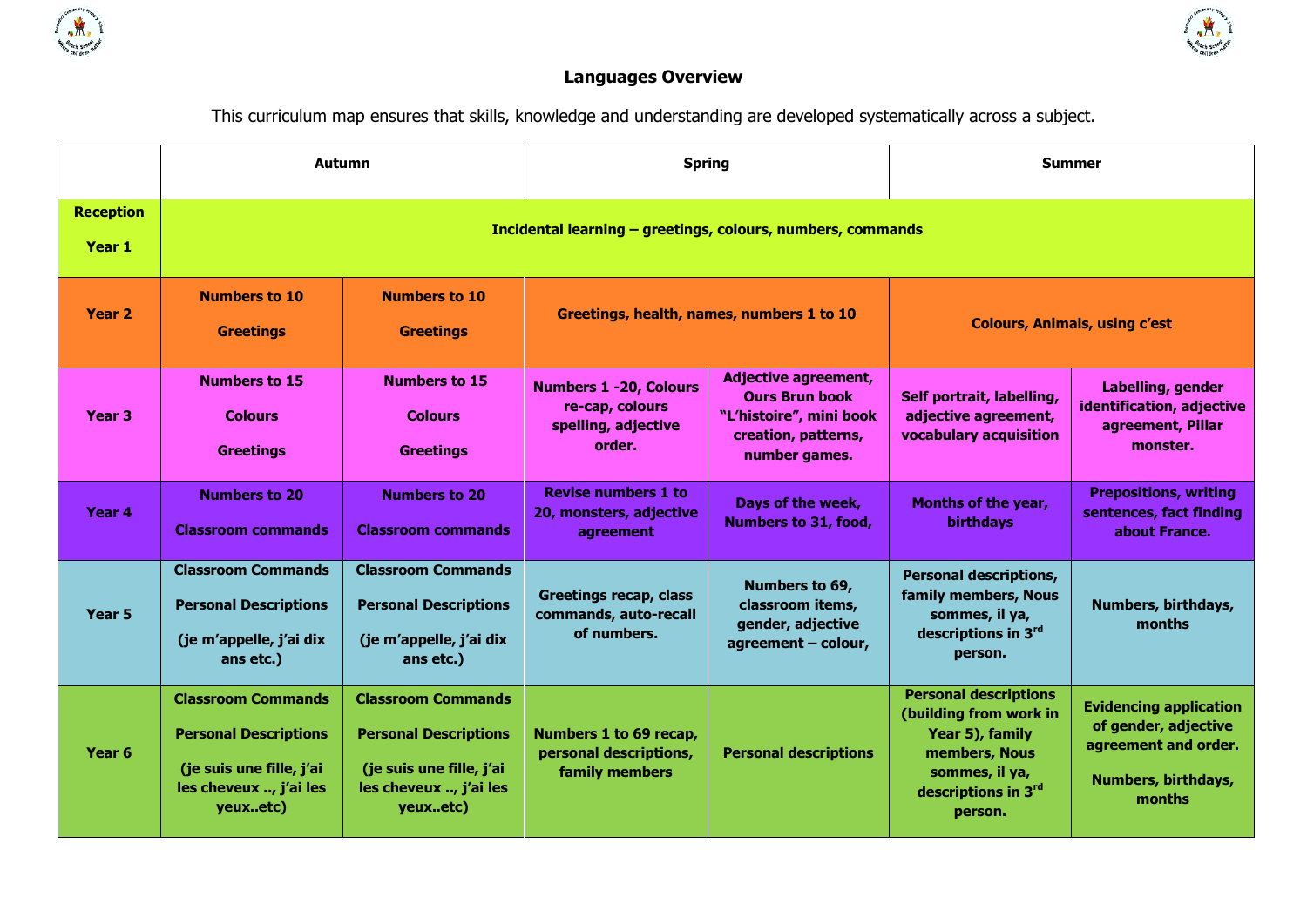



|               | <b>Autumn term</b> | <b>Spring term</b>                                       | <b>Summer term</b>                             |
|---------------|--------------------|----------------------------------------------------------|------------------------------------------------|
| Year 1        |                    | Greetings, commands, number to 10, colours.              |                                                |
|               |                    | Incidental learning - no specific planned French lessons |                                                |
| <b>Year 2</b> |                    | listen attentively to spoken language and                | listen attentively to spoken language and      |
|               |                    | show understanding by joining in and                     | show understanding by joining in and           |
|               |                    | responding                                               | responding                                     |
|               |                    | explore the patterns and sounds of language              | explore the patterns and sounds of language    |
|               |                    | through songs and rhymes and link the                    | through songs and rhymes and link the          |
|               |                    | spelling, sound and meaning of words                     | spelling, sound and meaning of words           |
|               |                    | engage in conversations; answer questions;               | engage in conversations; answer questions;     |
|               |                    | speak in sentences, using familiar vocabulary,           | speak in sentences, using familiar vocabulary, |
|               |                    | phrases and basic language structures (2                 | phrases and basic language structures (2       |
|               |                    | word sentences e.g c'est bleu.                           | word sentences e.g c'est bleu.                 |
|               |                    | develop accurate pronunciation and intonation            | develop accurate pronunciation and intonation  |
|               |                    | so that others understand when they are                  | so that others understand when they are        |
|               |                    | reading aloud or using familiar words and                | reading aloud or using familiar words and      |
|               |                    | phrases*                                                 | phrases*                                       |
|               |                    | present ideas and information orally to a                | present ideas and information orally to a      |
|               |                    | range of audiences*                                      | range of audiences*                            |
|               |                    | read carefully and show understanding of                 | read carefully and show understanding of       |
|               |                    | words,                                                   | words,                                         |
|               |                    | appreciate stories, songs, poems and rhymes              | appreciate stories, songs, poems and rhymes    |
|               |                    | in the language                                          | in the language                                |
|               |                    | broaden their vocabulary and develop their               | broaden their vocabulary and develop their     |
|               |                    | ability to understand new words that are                 | ability to understand new words that are       |
|               |                    | introduced into familiar written material                | introduced into familiar written material      |
|               |                    | write phrases from memory, and adapt these               | write phrases from memory, and adapt these     |
|               |                    | to create new sentences, to express ideas                | to create new sentences, to express ideas      |
|               |                    | clearly                                                  | clearly                                        |
|               |                    | describe people, things and actions orally and           | describe people, things and actions orally and |
|               |                    | in writing                                               | in writing                                     |
|               |                    | understand basic grammar appropriate to the              | understand basic grammar appropriate to the    |
|               |                    | language being studied, including (where                 | language being studied, including (where       |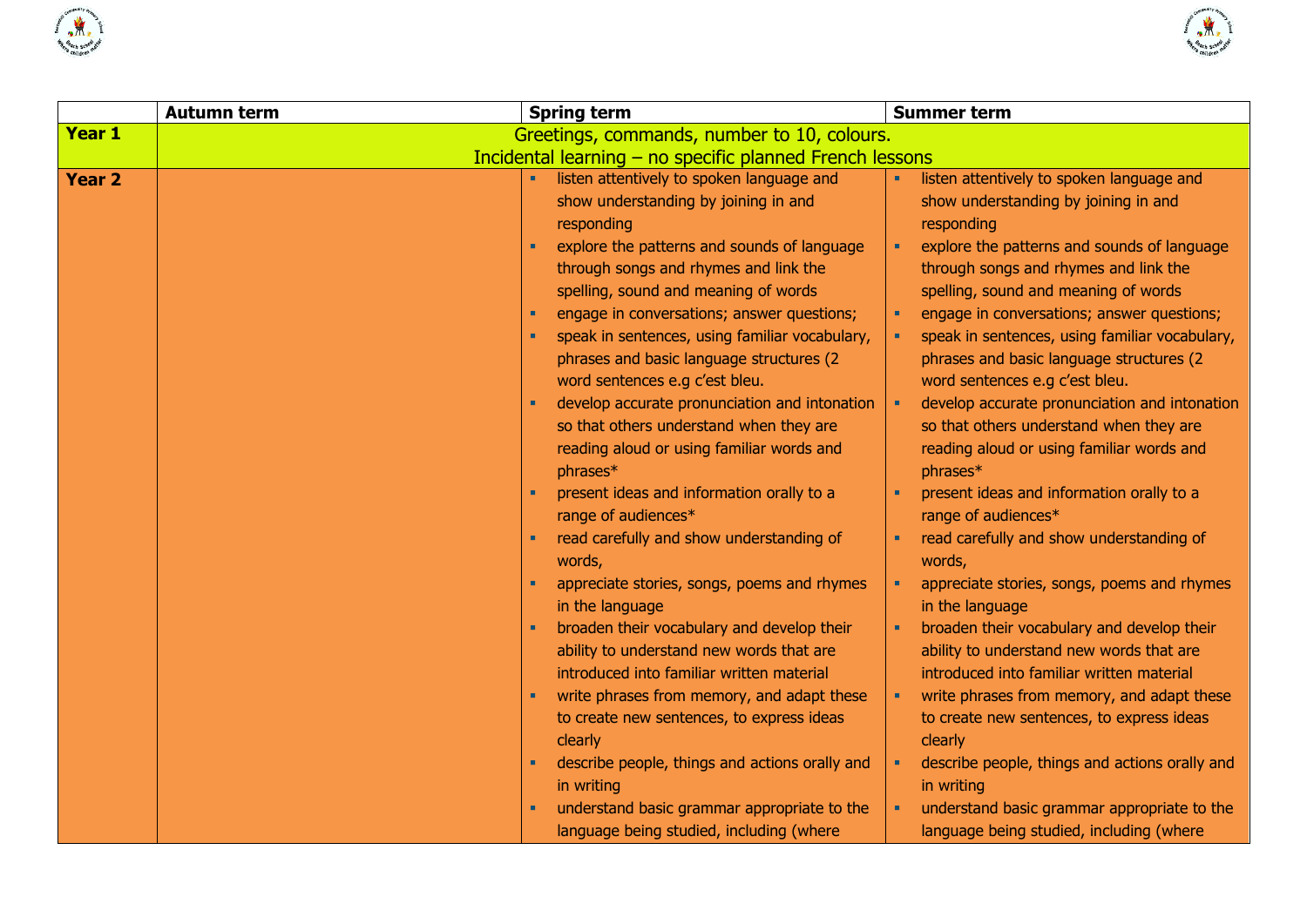



|                   |                                                                                                                                                                                                                                                                                                                                                                                                                                                                           | relevant): feminine, masculine forms and the<br>conjugation of high-frequency verbs; key<br>features and patterns of the language; to<br>build sentences; and how these differ from or<br>are similar to English.                                                                                                                                                                                                                                                                                                                                                                                                                                                                                                                                                                                                                                                                                                                                                                                                                                                                                       | relevant): feminine, masculine forms and the<br>conjugation of high-frequency verbs; key<br>features and patterns of the language; to<br>build sentences; and how these differ from or<br>are similar to English.                                                                                                                                                                                                                                                                                                                                                                                                                                                                                                                                                                                                                                                                                                                                                                                                                                                                                       |
|-------------------|---------------------------------------------------------------------------------------------------------------------------------------------------------------------------------------------------------------------------------------------------------------------------------------------------------------------------------------------------------------------------------------------------------------------------------------------------------------------------|---------------------------------------------------------------------------------------------------------------------------------------------------------------------------------------------------------------------------------------------------------------------------------------------------------------------------------------------------------------------------------------------------------------------------------------------------------------------------------------------------------------------------------------------------------------------------------------------------------------------------------------------------------------------------------------------------------------------------------------------------------------------------------------------------------------------------------------------------------------------------------------------------------------------------------------------------------------------------------------------------------------------------------------------------------------------------------------------------------|---------------------------------------------------------------------------------------------------------------------------------------------------------------------------------------------------------------------------------------------------------------------------------------------------------------------------------------------------------------------------------------------------------------------------------------------------------------------------------------------------------------------------------------------------------------------------------------------------------------------------------------------------------------------------------------------------------------------------------------------------------------------------------------------------------------------------------------------------------------------------------------------------------------------------------------------------------------------------------------------------------------------------------------------------------------------------------------------------------|
| Year <sub>3</sub> | Pupils should be taught to:<br>listen attentively to spoken language<br>$\bullet$<br>and show understanding by joining in<br>and responding<br>engage in conversations; ask and<br>$\bullet$<br>answer questions<br>develop accurate pronunciation and<br>$\bullet$<br>intonation so that others understand<br>when they are reading aloud or using<br>familiar words and phrases<br>explore the patterns and sounds of<br>$\bullet$<br>language through songs and rhymes | Pupils should be taught to:<br>listen attentively to spoken language and<br>show understanding by joining in and<br>responding<br>explore the patterns and sounds of language<br>through songs and rhymes and link the<br>spelling, sound and meaning of words<br>engage in conversations; ask and answer<br>questions;<br>speak in sentences, using familiar vocabulary,<br>phrases and basic language structures (3<br>word sentences e.g c'est noun adjective)<br>develop accurate pronunciation and intonation<br>so that others understand when they are<br>reading aloud or using familiar words and<br>phrases<br>present ideas and information orally to a<br>range of audiences<br>read carefully and show understanding of<br>words, phrases and simple writing (key<br>phonemes oi, ch)<br>appreciate stories, songs, poems and rhymes<br>in the language<br>broaden their vocabulary and develop their<br>ability to understand new words that are<br>introduced into familiar written material,<br>write phrases from memory, and adapt these<br>to create new sentences, to express ideas | Pupils should be taught to:<br>listen attentively to spoken language and<br>show understanding by joining in and<br>responding<br>explore the patterns and sounds of language<br>through songs and rhymes and link the<br>spelling, sound and meaning of words<br>engage in conversations; ask and answer<br>questions;<br>speak in sentences, using familiar vocabulary,<br>phrases and basic language structures (3<br>word sentences e.g c'est noun adjective)<br>develop accurate pronunciation and intonation<br>so that others understand when they are<br>reading aloud or using familiar words and<br>phrases<br>present ideas and information orally to a<br>range of audiences<br>read carefully and show understanding of<br>words, phrases and simple writing (key<br>phonemes oi, ch)<br>appreciate stories, songs, poems and rhymes<br>in the language<br>broaden their vocabulary and develop their<br>ability to understand new words that are<br>introduced into familiar written material,<br>write phrases from memory, and adapt these<br>to create new sentences, to express ideas |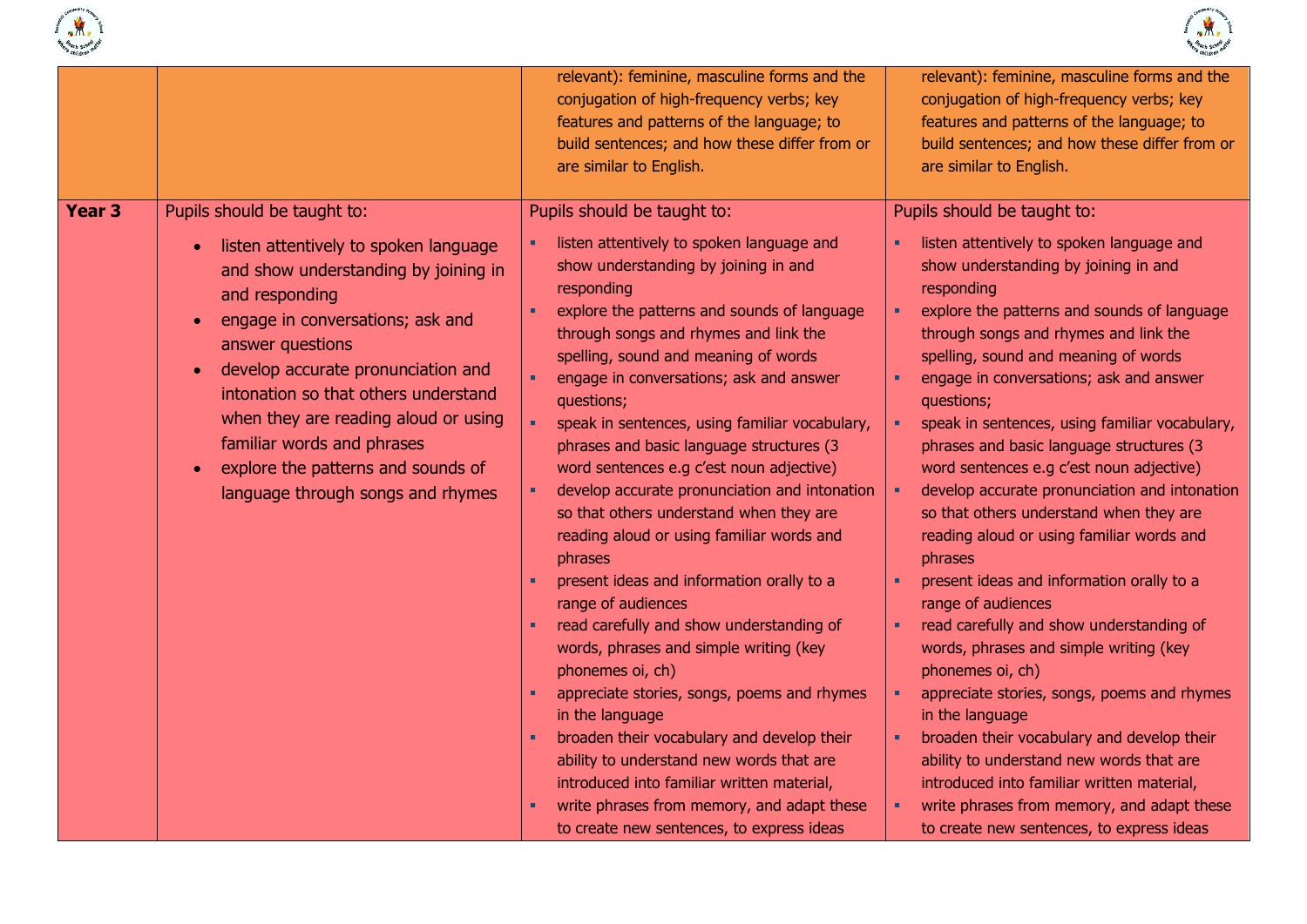



|        |                                                                                                                                                                                                                                                                                                                                                                                                                       | clearly (adaption for more able only).<br>describe people, places, things and actions<br>orally* and in writing<br>understand basic grammar appropriate to the<br>language being studied, including (where<br>relevant): feminine, masculine, key features<br>and patterns of the language; how to apply<br>these, for instance, to build sentences; and<br>how these differ from or are similar to English.<br>(adjective agreement f/m)                                                                                                                                                                                                                                                                                    | clearly (adaption for more able only).<br>describe people, places, things and actions<br>orally* and in writing<br>understand basic grammar appropriate to the<br>language being studied, including (where<br>relevant): feminine, masculine, key features<br>and patterns of the language; how to apply<br>these, for instance, to build sentences; and<br>how these differ from or are similar to English.<br>(adjective agreement f/m/pl)                                                                                                                                                                                                                                                                                 |
|--------|-----------------------------------------------------------------------------------------------------------------------------------------------------------------------------------------------------------------------------------------------------------------------------------------------------------------------------------------------------------------------------------------------------------------------|------------------------------------------------------------------------------------------------------------------------------------------------------------------------------------------------------------------------------------------------------------------------------------------------------------------------------------------------------------------------------------------------------------------------------------------------------------------------------------------------------------------------------------------------------------------------------------------------------------------------------------------------------------------------------------------------------------------------------|------------------------------------------------------------------------------------------------------------------------------------------------------------------------------------------------------------------------------------------------------------------------------------------------------------------------------------------------------------------------------------------------------------------------------------------------------------------------------------------------------------------------------------------------------------------------------------------------------------------------------------------------------------------------------------------------------------------------------|
| Year 4 | Pupils should be taught to:<br>listen attentively to spoken language<br>and show understanding by joining in<br>and responding<br>engage in conversations; ask and<br>answer questions<br>develop accurate pronunciation and<br>intonation so that others understand<br>when they are reading aloud or using<br>familiar words and phrases<br>explore the patterns and sounds of<br>language through songs and rhymes | Pupils should be taught to:<br>listen attentively to spoken language<br>and show understanding by joining in<br>and responding<br>explore the patterns and sounds of<br>language through songs and rhymes<br>and link the spelling, sound and<br>meaning of words<br>engage in conversations; ask and<br>answer questions; seek clarification<br>and help<br>speak in sentences, using familiar<br>vocabulary, phrases and basic<br>language structures - 4 word<br>sentence (c'est size noun colour)<br>develop accurate pronunciation and<br>intonation so that others understand<br>when they are reading aloud or using<br>familiar words and phrases<br>present ideas and information orally<br>to a range of audiences | Pupils should be taught to:<br>listen attentively to spoken language<br>and show understanding by joining in<br>and responding<br>explore the patterns and sounds of<br>language through songs and rhymes<br>and link the spelling, sound and<br>meaning of words<br>engage in conversations; ask and<br>answer questions; seek clarification<br>and help<br>speak in sentences, using familiar<br>vocabulary, phrases and basic<br>language structures - 4 word<br>sentence (c'est size noun colour)<br>develop accurate pronunciation and<br>intonation so that others understand<br>when they are reading aloud or using<br>familiar words and phrases<br>present ideas and information orally<br>to a range of audiences |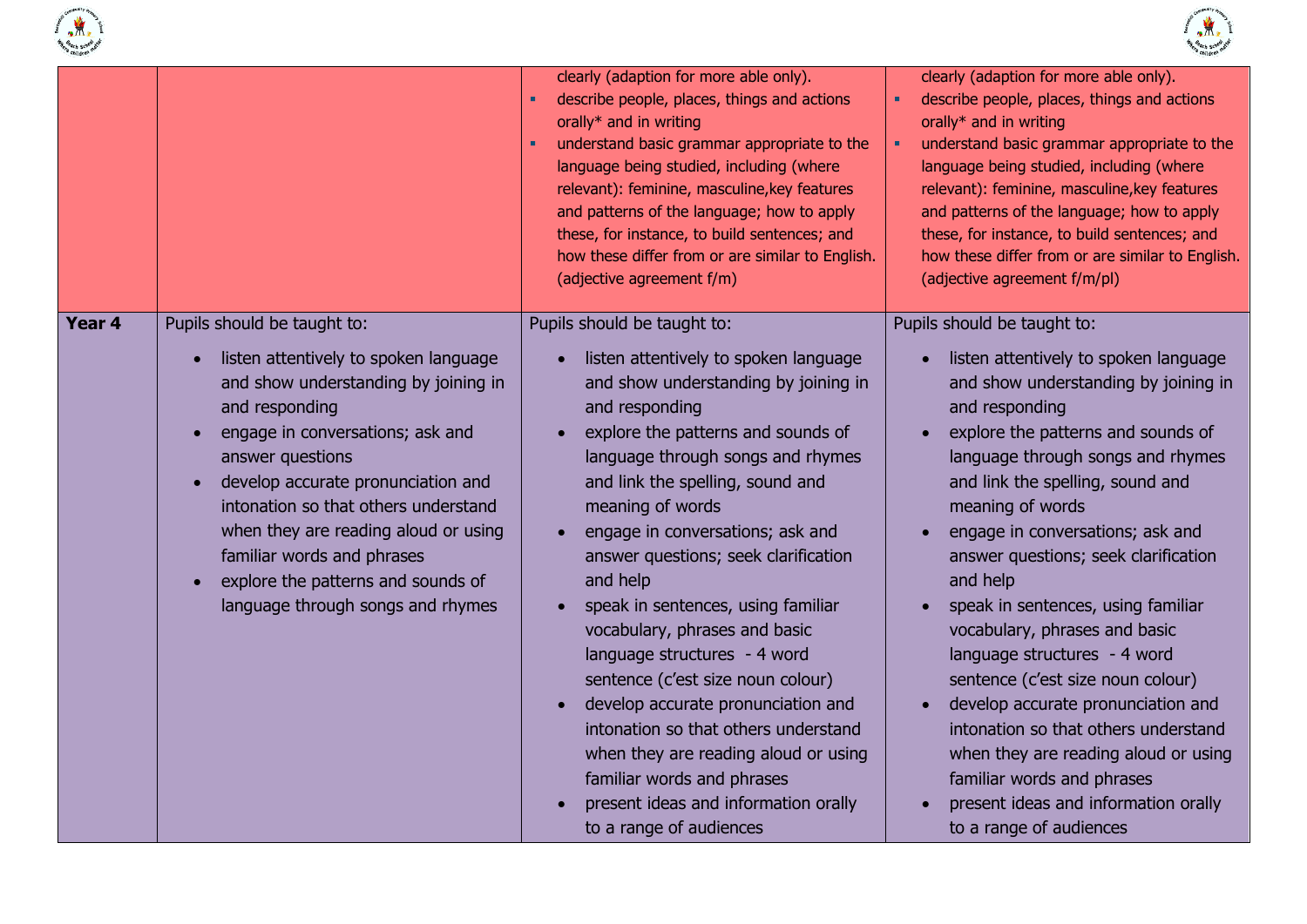



|                   |                                                                                                 | read carefully and show<br>understanding of words, phrases and<br>simple writing (additional phonemes<br>eau)<br>appreciate stories, songs, poems and<br>rhymes in the language<br>broaden their vocabulary and develop<br>their ability to understand new words<br>that are introduced into familiar<br>written material, including through<br>using a dictionary<br>write phrases from memory, and<br>adapt these to create new sentences,<br>to express ideas clearly<br>describe people orally and in writing<br>understand basic grammar<br>appropriate to the language being<br>studied, including (where relevant):<br>feminine, masculine ; key features<br>and patterns of the language; how to<br>apply these, for instance, to build<br>sentences; and how these differ from<br>or are similar to English. | read carefully and show<br>$\bullet$<br>understanding of words, phrases and<br>simple writing (additional phonemes<br>eau)<br>appreciate stories, songs, poems and<br>rhymes in the language<br>broaden their vocabulary and develop<br>$\bullet$<br>their ability to understand new words<br>that are introduced into familiar<br>written material, including through<br>using a dictionary<br>write phrases from memory, and<br>$\bullet$<br>adapt these to create new sentences,<br>to express ideas clearly<br>describe people orally and in writing<br>understand basic grammar<br>appropriate to the language being<br>studied, including (where relevant):<br>feminine, masculine ; key features<br>and patterns of the language; how to<br>apply these, for instance, to build<br>sentences; and how these differ from<br>or are similar to English. |
|-------------------|-------------------------------------------------------------------------------------------------|-----------------------------------------------------------------------------------------------------------------------------------------------------------------------------------------------------------------------------------------------------------------------------------------------------------------------------------------------------------------------------------------------------------------------------------------------------------------------------------------------------------------------------------------------------------------------------------------------------------------------------------------------------------------------------------------------------------------------------------------------------------------------------------------------------------------------|--------------------------------------------------------------------------------------------------------------------------------------------------------------------------------------------------------------------------------------------------------------------------------------------------------------------------------------------------------------------------------------------------------------------------------------------------------------------------------------------------------------------------------------------------------------------------------------------------------------------------------------------------------------------------------------------------------------------------------------------------------------------------------------------------------------------------------------------------------------|
| Year <sub>5</sub> | Pupils should be taught to:                                                                     | Pupils should be taught to:                                                                                                                                                                                                                                                                                                                                                                                                                                                                                                                                                                                                                                                                                                                                                                                           | Pupils should be taught to:                                                                                                                                                                                                                                                                                                                                                                                                                                                                                                                                                                                                                                                                                                                                                                                                                                  |
|                   | listen attentively to spoken language<br>and show understanding by joining in<br>and responding | listen attentively to spoken language<br>and show understanding by joining in<br>and responding                                                                                                                                                                                                                                                                                                                                                                                                                                                                                                                                                                                                                                                                                                                       | listen attentively to spoken language<br>and show understanding by joining in<br>and responding<br>explore the patterns and sounds of                                                                                                                                                                                                                                                                                                                                                                                                                                                                                                                                                                                                                                                                                                                        |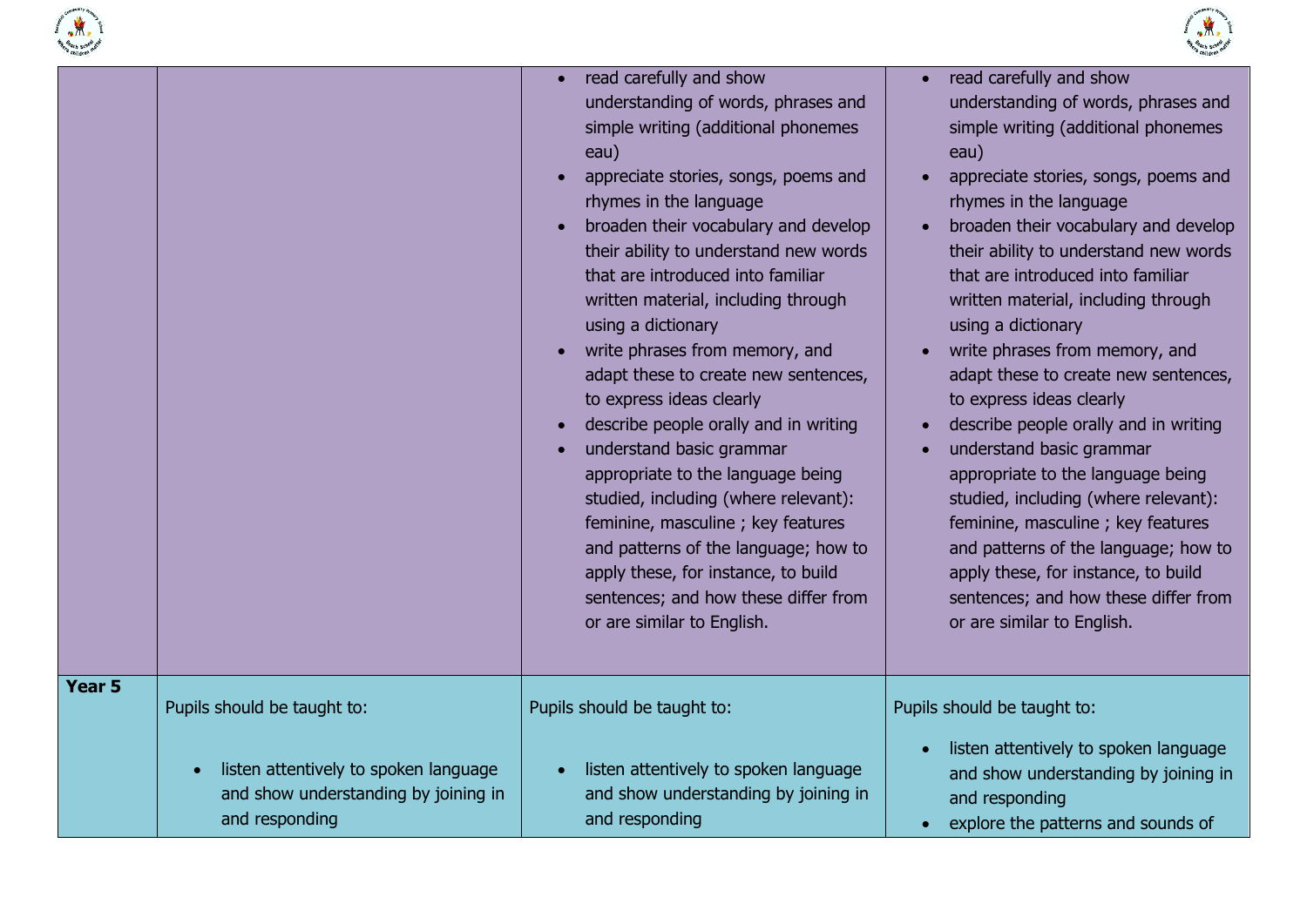



- explore the patterns and sounds of language through songs and rhymes and link the spelling, sound and meaning of words
- engage in conversations; ask and answer questions; express opinions and respond to those of others; seek clarification and help
- speak in sentences, using familiar vocabulary, phrases and basic language structures
- develop accurate pronunciation and intonation so that others understand when they are reading aloud or using familiar words and phrases (phonetic awareness)
- present ideas and information orally to a range of audiences
- appreciate stories, songs, poems and rhymes in the language
- broaden their vocabulary and develop their ability to understand new words that are introduced into familiar written material, including through using a dictionary
- write phrases from memory, and adapt these to create new sentences, to express ideas clearly
- describe people, places, things and actions orally and in writing
- understand basic grammar
- explore the patterns and sounds of language through songs and rhymes and link the spelling, sound and meaning of words
- engage in conversations; ask and answer questions; express opinions and respond to those of others; seek clarification and help
- speak in sentences, using familiar vocabulary, phrases and basic language structures (conjunctions et, mais)
- develop accurate pronunciation and intonation so that others understand when they are reading aloud or using familiar words and phrases (phonetic awareness)
- present ideas and information orally to a range of audiences
- read carefully and show understanding of words, phrases and simple writing (accents e, é, è)
- appreciate stories, songs, poems and rhymes in the language
- broaden their vocabulary and develop their ability to understand new words that are introduced into familiar written material, including through using a dictionary
- write phrases from memory, and adapt these to create new sentences,

language through songs and rhymes and link the spelling, sound and meaning of words

- engage in conversations; ask and answer questions; express opinions and respond to those of others; seek clarification and help
- speak in sentences, using familiar vocabulary, phrases and basic language structures
- develop accurate pronunciation and intonation so that others understand when they are reading aloud or using familiar words and phrases
- present ideas and information orally to a range of audiences
- read carefully and show understanding of words, phrases and simple writing
- appreciate stories, songs, poems and rhymes in the language
- broaden their vocabulary and develop their ability to understand new words that are introduced into familiar written material, including through using a dictionary
- write phrases from memory, and adapt these to create new sentences, to express ideas clearly
- describe people, places, things and actions orally and in writing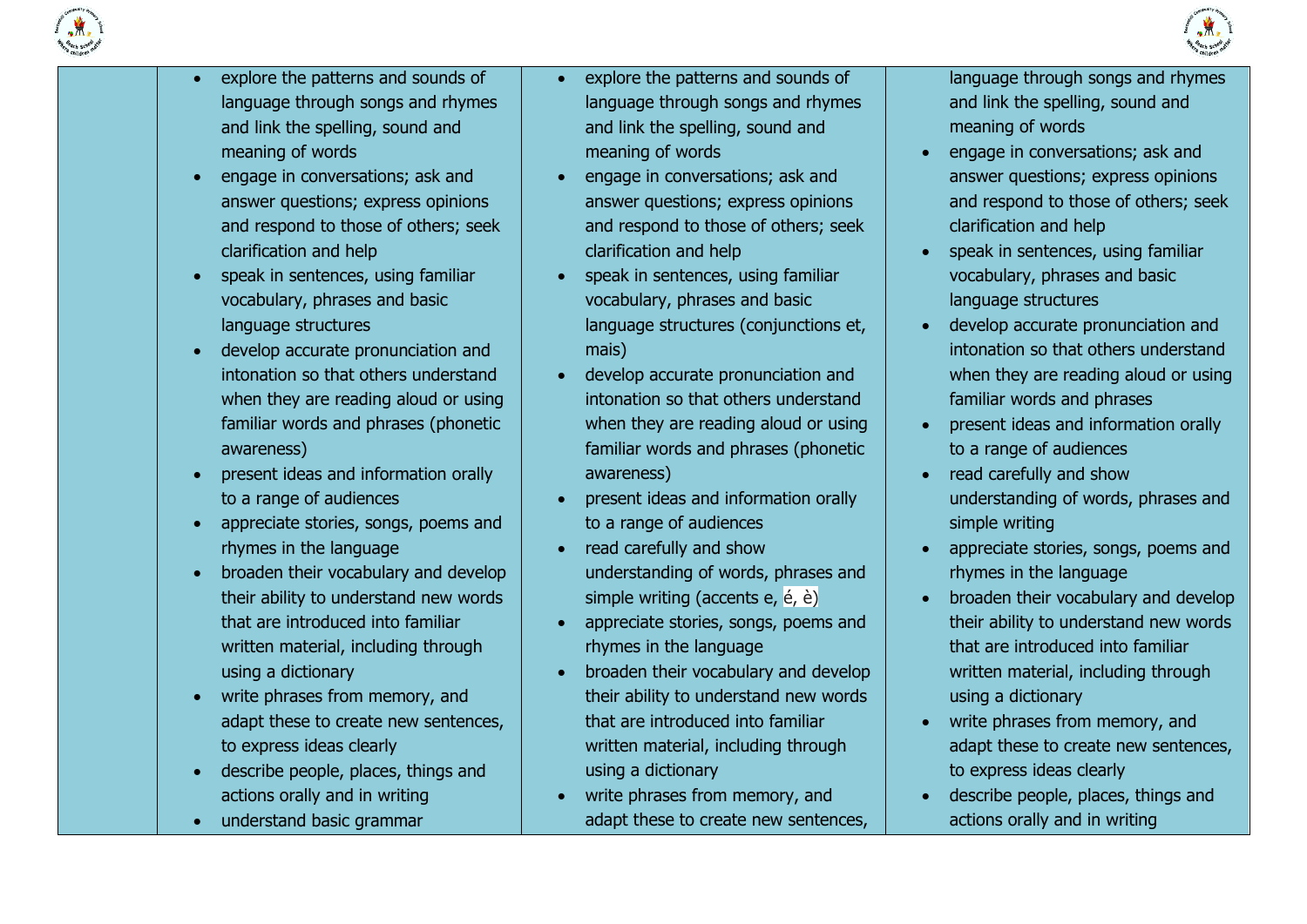



|        | appropriate to the language being<br>studied, including (where relevant):<br>feminine, masculine forms                                                                                                                                                                                                                                                                                                                                                                                            | to express ideas clearly<br>describe people, places, things and<br>actions orally and in writing<br>understand basic grammar<br>$\bullet$<br>appropriate to the language being<br>studied, including (where relevant):<br>feminine, masculine forms and the<br>conjugation of high-frequency verbs;<br>key features and patterns of the<br>language; how to apply these, for<br>instance, to build sentences; and how<br>these differ from or are similar to<br>English. (Patterns in gender - spelling.<br>Adjective agreement $-$ no agreement<br>for rose, orange etc) | understand basic grammar<br>$\bullet$<br>appropriate to the language being<br>studied, including (where relevant):<br>feminine, masculine and neuter forms<br>and the conjugation of high-frequency<br>verbs; key features and patterns of<br>the language; how to apply these, for<br>instance, to build sentences; and how<br>these differ from or are similar to<br>English. (verb conjugation<br>introduced).                                                                                                                        |  |
|--------|---------------------------------------------------------------------------------------------------------------------------------------------------------------------------------------------------------------------------------------------------------------------------------------------------------------------------------------------------------------------------------------------------------------------------------------------------------------------------------------------------|---------------------------------------------------------------------------------------------------------------------------------------------------------------------------------------------------------------------------------------------------------------------------------------------------------------------------------------------------------------------------------------------------------------------------------------------------------------------------------------------------------------------------------------------------------------------------|------------------------------------------------------------------------------------------------------------------------------------------------------------------------------------------------------------------------------------------------------------------------------------------------------------------------------------------------------------------------------------------------------------------------------------------------------------------------------------------------------------------------------------------|--|
| Year 6 | Pupils should be taught to:<br>listen attentively to spoken language<br>and show understanding by joining in<br>and responding<br>explore the patterns and sounds of<br>$\bullet$<br>language through songs and rhymes<br>and link the spelling, sound and<br>meaning of words<br>engage in conversations; ask and<br>answer questions; express opinions<br>and respond to those of others; seek<br>clarification and help<br>speak in sentences, using familiar<br>vocabulary, phrases and basic | Pupils should be taught to:<br>listen attentively to spoken language<br>and show understanding by joining in<br>and responding<br>explore the patterns and sounds of<br>language through songs and rhymes<br>and link the spelling, sound and<br>meaning of words<br>engage in conversations; ask and<br>answer questions; express opinions<br>and respond to those of others; seek<br>clarification and help<br>speak in sentences, using familiar<br>vocabulary, phrases and basic                                                                                      | Pupils should be taught to:<br>listen attentively to spoken language<br>$\bullet$<br>and show understanding by joining in<br>and responding<br>explore the patterns and sounds of<br>$\bullet$<br>language through songs and rhymes<br>and link the spelling, sound and<br>meaning of words<br>engage in conversations; ask and<br>$\bullet$<br>answer questions; express opinions<br>and respond to those of others; seek<br>clarification and help<br>speak in sentences, using familiar<br>$\bullet$<br>vocabulary, phrases and basic |  |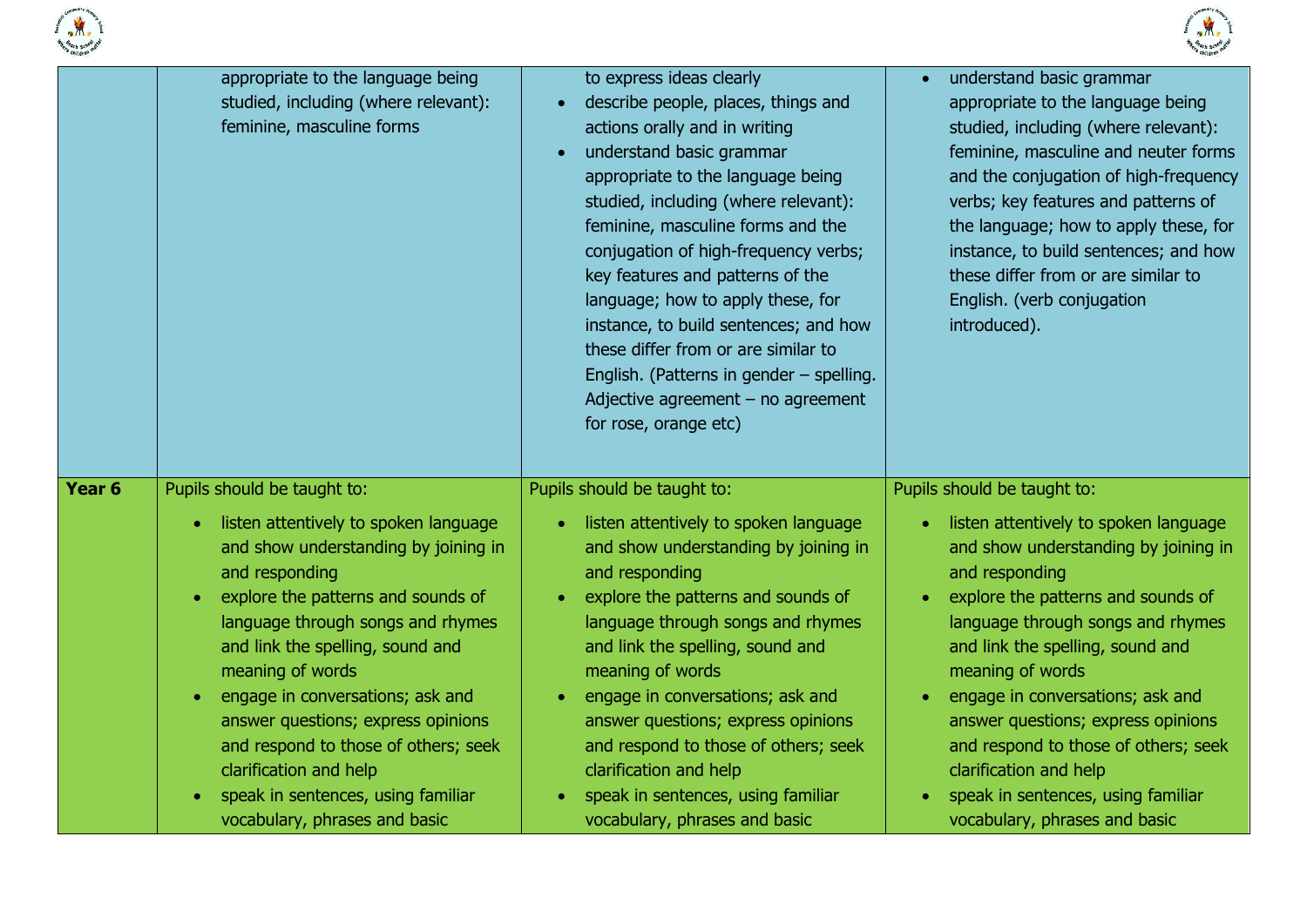



#### language structures

- develop accurate pronunciation and intonation so that others understand when they are reading aloud or using familiar words and phrases
- present ideas and information orally to a range of audiences
- read carefully and show understanding of words, phrases and simple writing
- appreciate stories, songs, poems and rhymes in the language
- broaden their vocabulary and develop their ability to understand new words that are introduced into familiar written material, including through using a dictionary
- write phrases from memory, and adapt these to create new sentences, to express ideas clearly
- describe people, places, things and actions orally and in writing
- understand basic grammar appropriate to the language being studied, including (where relevant): feminine, masculine and the conjugation of high-frequency verbs.

language structures

- develop accurate pronunciation and intonation so that others understand when they are reading aloud or using familiar words and phrases
- present ideas and information orally to a range of audiences
- read carefully and show understanding of words, phrases and simple writing
- appreciate stories, songs, poems and rhymes in the language
- broaden their vocabulary and develop their ability to understand new words that are introduced into familiar written material, including through using a dictionary
- write phrases from memory, and adapt these to create new sentences, to express ideas clearly
- describe people, places, things and actions orally and in writing
- understand basic grammar appropriate to the language being studied, including (where relevant): feminine, masculine and the conjugation of high-frequency verbs; key features and patterns of the language; how to apply these, for instance, to build sentences; and how these differ from or are similar to

language structures

- develop accurate pronunciation and intonation so that others understand when they are reading aloud or using familiar words and phrases
- present ideas and information orally to a range of audiences
- read carefully and show understanding of words, phrases and simple writing
- appreciate stories, songs, poems and rhymes in the language
- broaden their vocabulary and develop their ability to understand new words that are introduced into familiar written material, including through using a dictionary
- write phrases from memory, and adapt these to create new sentences, to express ideas clearly
- describe people, places, things and actions orally and in writing
- understand basic grammar appropriate to the language being studied, including (where relevant): feminine, masculine forms and the conjugation of high-frequency verbs; key features and patterns of the language; how to apply these, for instance, to build sentences; and how these differ from or are similar to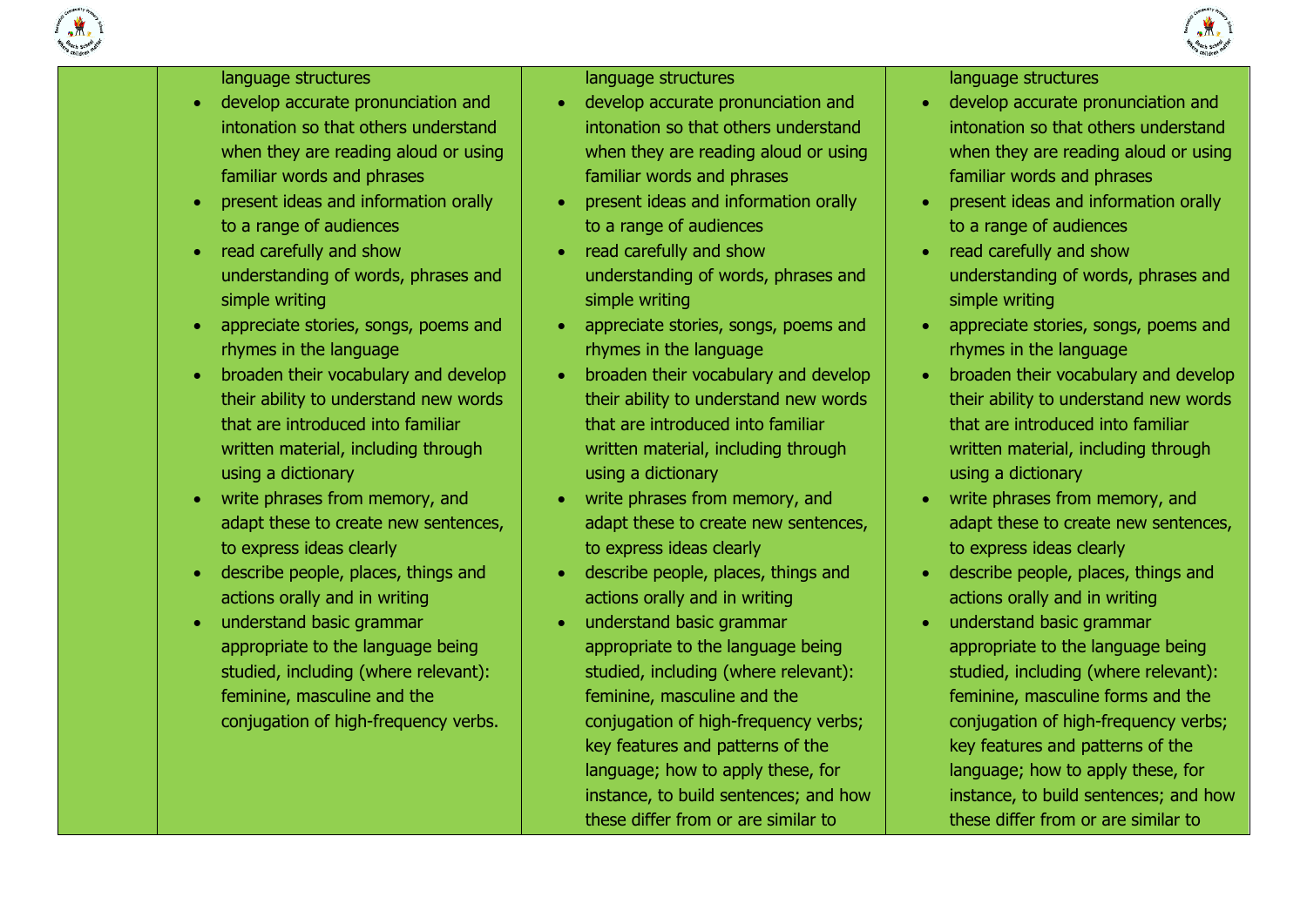



|  | English<br>(adjective agreement of more<br>complex endings if- ive, $eux - euse$ ) | English (verb conjugation). |
|--|------------------------------------------------------------------------------------|-----------------------------|
|  |                                                                                    |                             |

#### **French Skills and Progression Map**

| <b>EYFS</b>        |                                       |                                                                                                                           |                                                                                          |                                                                                     |                                                                                                                                                                                                                                                                                                                         |                                                                               |  |  |  |
|--------------------|---------------------------------------|---------------------------------------------------------------------------------------------------------------------------|------------------------------------------------------------------------------------------|-------------------------------------------------------------------------------------|-------------------------------------------------------------------------------------------------------------------------------------------------------------------------------------------------------------------------------------------------------------------------------------------------------------------------|-------------------------------------------------------------------------------|--|--|--|
|                    | Children join in with songs in French |                                                                                                                           |                                                                                          |                                                                                     |                                                                                                                                                                                                                                                                                                                         |                                                                               |  |  |  |
| Skill              | Year One                              | Year Two                                                                                                                  | Year Three                                                                               | Year Four                                                                           | Year Five                                                                                                                                                                                                                                                                                                               | Year Six                                                                      |  |  |  |
| etation<br>Interpr |                                       | • Can recognise known<br>terms in written French<br>(colours and numbers)<br>• Can follow basic<br>classroom instructions | • Can read simple single<br>clause sentences.<br>• Can follow classroom<br>instructions. | • Can read an understand<br>basic sentences using<br>known vocab and<br>structures. | • Can read and understand<br>paragraphs featuring<br>known vocab and<br>structures.                                                                                                                                                                                                                                     | • Can use sense translation<br>to interpret new French<br>vocabulary.         |  |  |  |
| Investigating      |                                       | • Can identify common<br>"alien sounds" in<br>numbers                                                                     | • Can identify the gender<br>of a noun using articles.                                   | • Can use knowledge of<br>phonetic sounds to read<br>new words.                     | • Can use a bilingual<br>dictionary and<br>understands the<br>limitations/ risks of using<br>online translation tools<br>like google, Siri and Alexa.<br>• Can identify key spelling<br>patterns to identify the<br>gender of nouns<br>• Can identify key ways to<br>help retain vocabulary and<br>grammatical concepts | • Can remove and reapply<br>negative pronouns to new<br>sentences structures. |  |  |  |